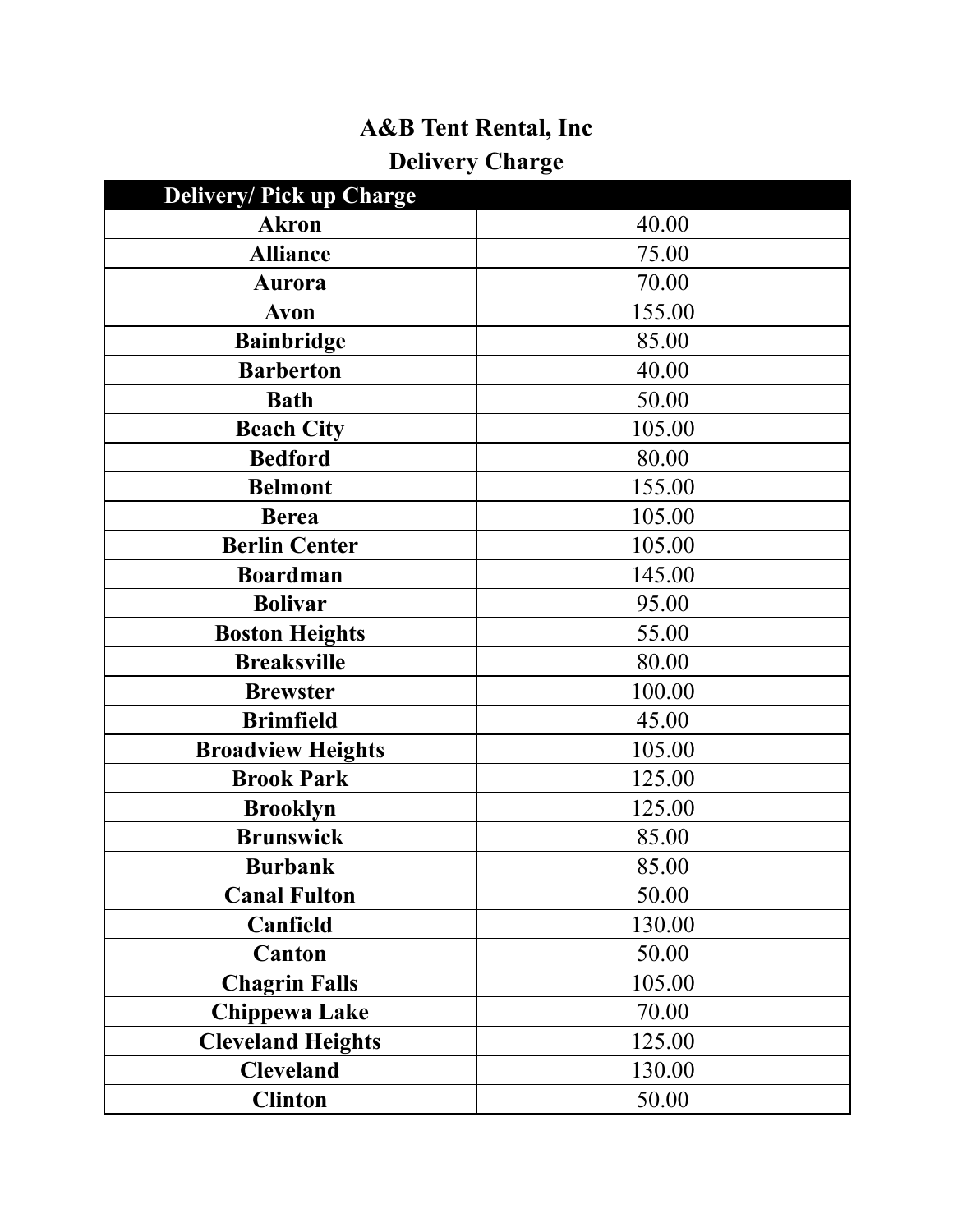| <b>Copley</b>           | 40.00  |
|-------------------------|--------|
| <b>Creston</b>          | 70.00  |
| <b>Cuyahoga Falls</b>   | 40.00  |
| <b>Dalton</b>           | 105.00 |
| <b>Deerfield</b>        | 85.00  |
| <b>Dover</b>            | 125.00 |
| Doylestown              | 45.00  |
| <b>East Canton</b>      | 75.00  |
| Elyria                  | 155.00 |
| <b>Euclid</b>           | 155.00 |
| Fairlawn                | 40.00  |
| <b>Garfield Heights</b> | 115.00 |
| Garrettsville           | 90.00  |
| Green                   | 40.00  |
| Greentown               | 40.00  |
| <b>Hartville</b>        | 45.00  |
| <b>Hinkley</b>          | 75.00  |
| Hiram                   | 95.00  |
| <b>Hudson</b>           | 45.00  |
| Independence            | 105.00 |
| <b>Kenmore</b>          | 40.00  |
| Kent                    | 45.00  |
| <b>Lakemore</b>         | 40.00  |
| <b>Lakewood</b>         | 130.00 |
| Lichfield               | 75.00  |
| Limaville               | 80.00  |
| Lodi                    | 80.00  |
| Lordstown               | 115.00 |
| Louisville              | 70.00  |
| Macedonia               | 60.00  |
| <b>Magnolia</b>         | 100.00 |
| Mantua                  | 75.00  |
| <b>Marshallville</b>    | 50.00  |
| <b>Massillon</b>        | 65.00  |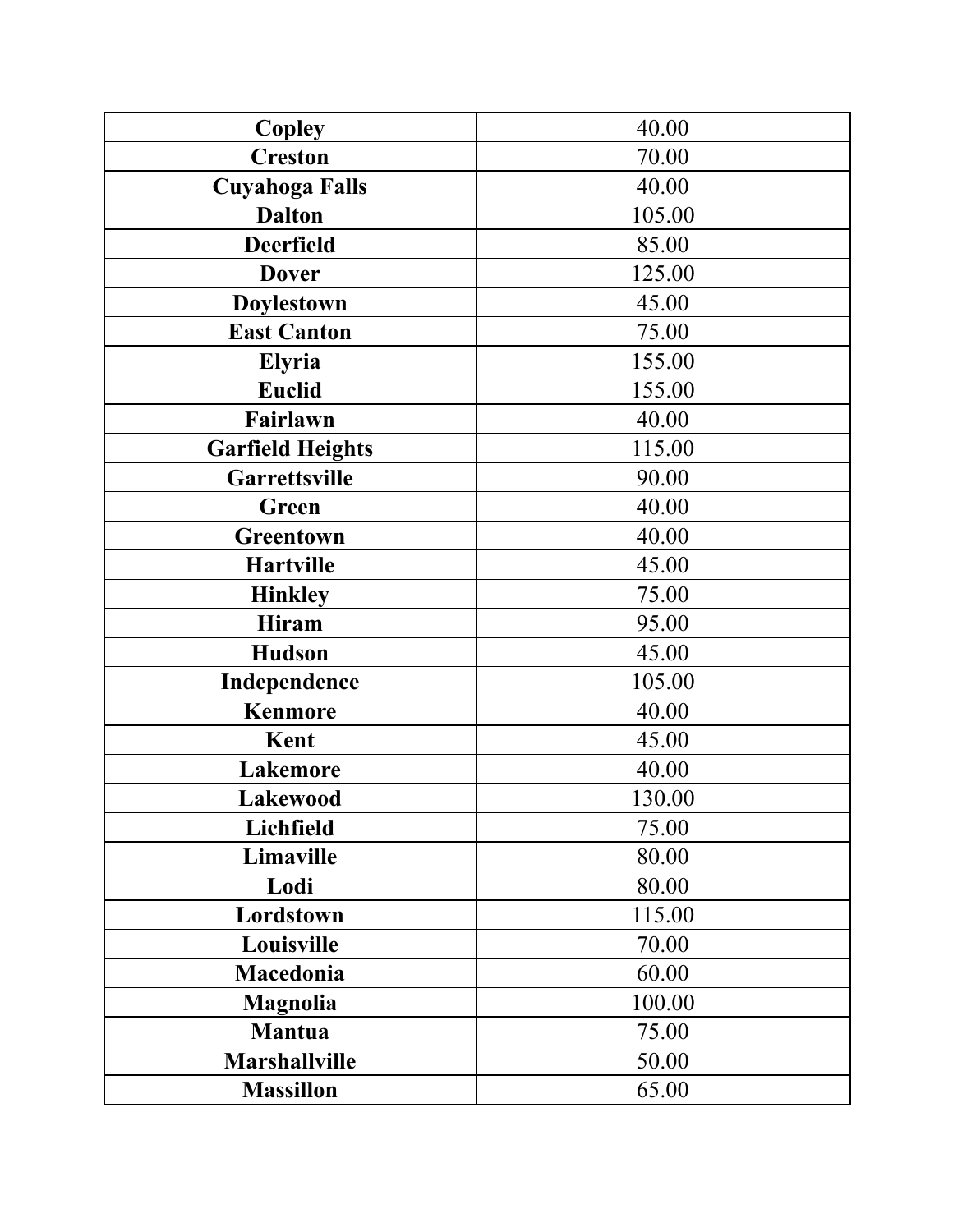| <b>Medina</b>             | 75.00  |
|---------------------------|--------|
| <b>Mentor</b>             | 130.00 |
| <b>Middleburg Heights</b> | 105.00 |
| <b>Mineral City</b>       | 105.00 |
| <b>Minerva</b>            | 130.00 |
| Mogadore                  | 40.00  |
| <b>Montrose</b>           | 45.00  |
| <b>Munroe Falls</b>       | 40.00  |
| <b>Navarre</b>            | 80.00  |
| <b>New Franklin</b>       | 45.00  |
| <b>New Philadelphia</b>   | 130.00 |
| <b>Newton Falls</b>       | 130.00 |
| <b>North Canton</b>       | 40.00  |
| <b>North Ridgeville</b>   | 135.00 |
| <b>North Royalton</b>     | 90.00  |
| Northfield                | 60.00  |
| <b>Norton</b>             | 40.00  |
| <b>Oakwood</b>            | 75.00  |
| <b>Olmstead Falls</b>     | 140.00 |
| <b>Orrville</b>           | 70.00  |
| <b>Painesville</b>        | 150.00 |
| Randolph                  | 70.00  |
| <b>Parma Heights</b>      | 115.00 |
| Parma                     | 115.00 |
| Peninsula                 | 55.00  |
| <b>Portage Lakes</b>      | 40.00  |
| Ravenna                   | 55.00  |
| Reminderville             | 55.00  |
| <b>Richfield</b>          | 50.00  |
| Rittman                   | 55.00  |
| <b>Rootstown</b>          | 50.00  |
| <b>Sagamore Hills</b>     | 80.00  |
| <b>Salem</b>              | 130.00 |
| <b>Sebring</b>            | 130.00 |